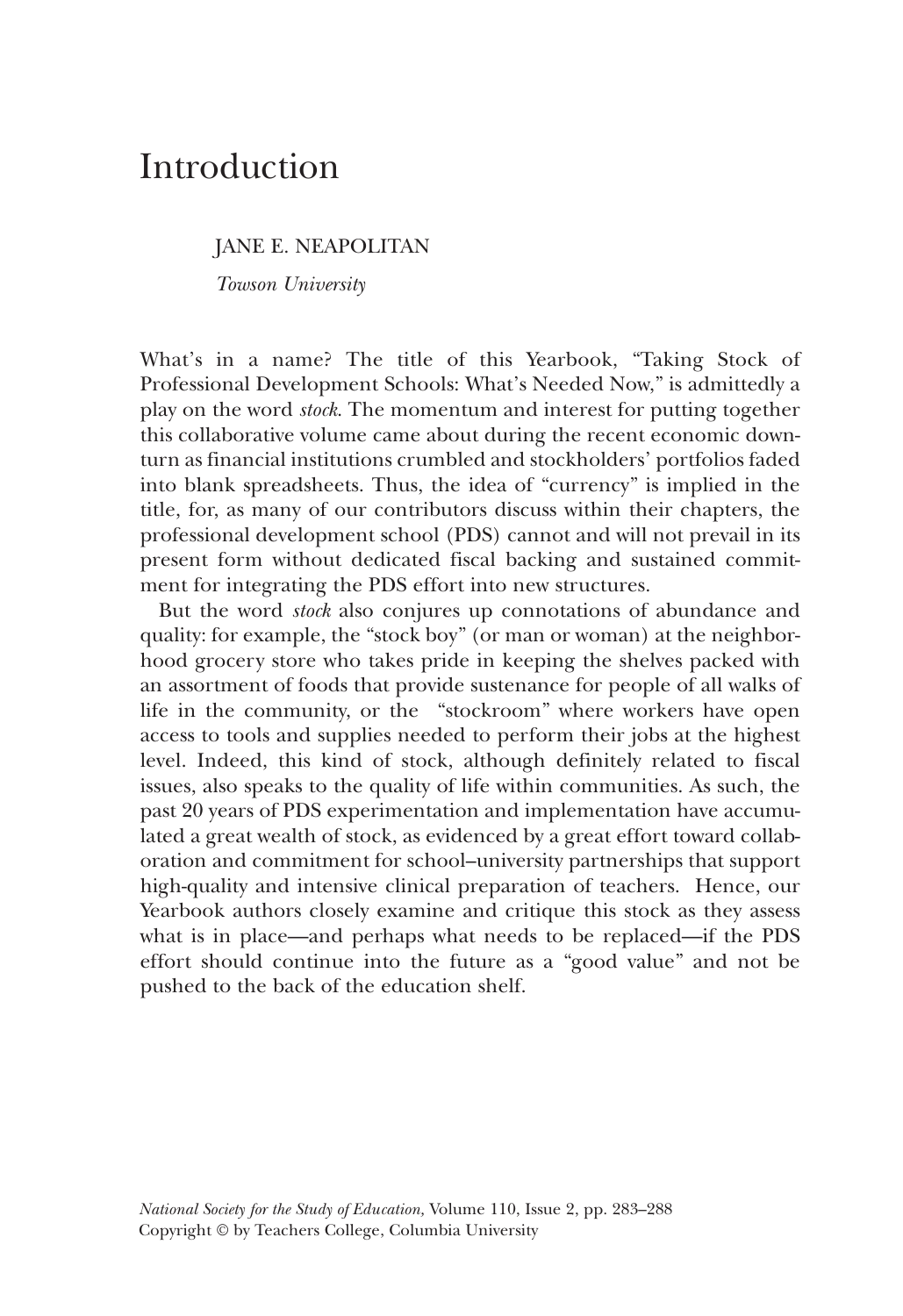The purpose of this Yearbook is to provide a comprehensive and analytical overview of the effectiveness of the PDS endeavor based on empirical evidence since the time of the original Holmes Report, *Tomorrow's Schools* (1990). The Yearbook serves as (1) a compendium that preserves the history and development of PDS as a widely adopted model for the clinical education of teachers, (2) a resource for scholars undertaking future studies of PDS, (3) a resource for practitioners, including schooldistrict-based practitioners and administrators, for leveraging change in the policy and practice of PDS, and (4) an evidence-based critical reflection on PDS by a panel of independent scholars for advancing the PDS endeavor to a higher level of effectiveness for teacher quality and student learning.

The Yearbook is divided into four sections that encapsulate what we know, what we don't know, and what we still need to know about the effectiveness of the PDS effort. In each section, contributors summarize the published research and/or literature on the various dimensions and issues of the PDS enterprise. At each section's conclusion, a noted scholar-practitioner offers a response chapter and a macro-level view of "what's needed now" should the PDS effort meet its full potential in the future.

Section I reviews the "History, Vision, and Approaches to Professional Development Schools." In Chapter 1, "Purpose and Vision of Professional Development Schools," Alison Rutter details the major reform agendas from decades past that set the stage for the advent of the PDS as an innovation in teacher education and school reform. This is followed by Chapter 2, "Approaches to Professional Development Schools," in which Jane Neapolitan and Marsha Levine analyze and discuss prevailing approaches to the PDS endeavor based on different interpretations according to audience, mission, and purpose for engaging in the work. Noted scholar Ken Howey, who, with Nancy Zimpher, led the Holmes Partnership as a major force for establishing school–university partnerships, concludes this section with his response in Chapter 3. Here, Howey outlines five priorities that must be set in place should the PDS effort continue as a vehicle for enabling teacher quality and school reform. He concludes his comments with a broadened and balanced interpretation of PDSs predicated on a fusion of local development and external systems of standards and support.

"Measuring the Effectiveness of Professional Development Schools" is the focus of Section II. In this section, the bulk of PDS-related research is reviewed as contributors examine the impacts of PDSs on the development of teacher candidates, the continuing professional development of teachers, and the educational success of students. In Chapter 4, Sharon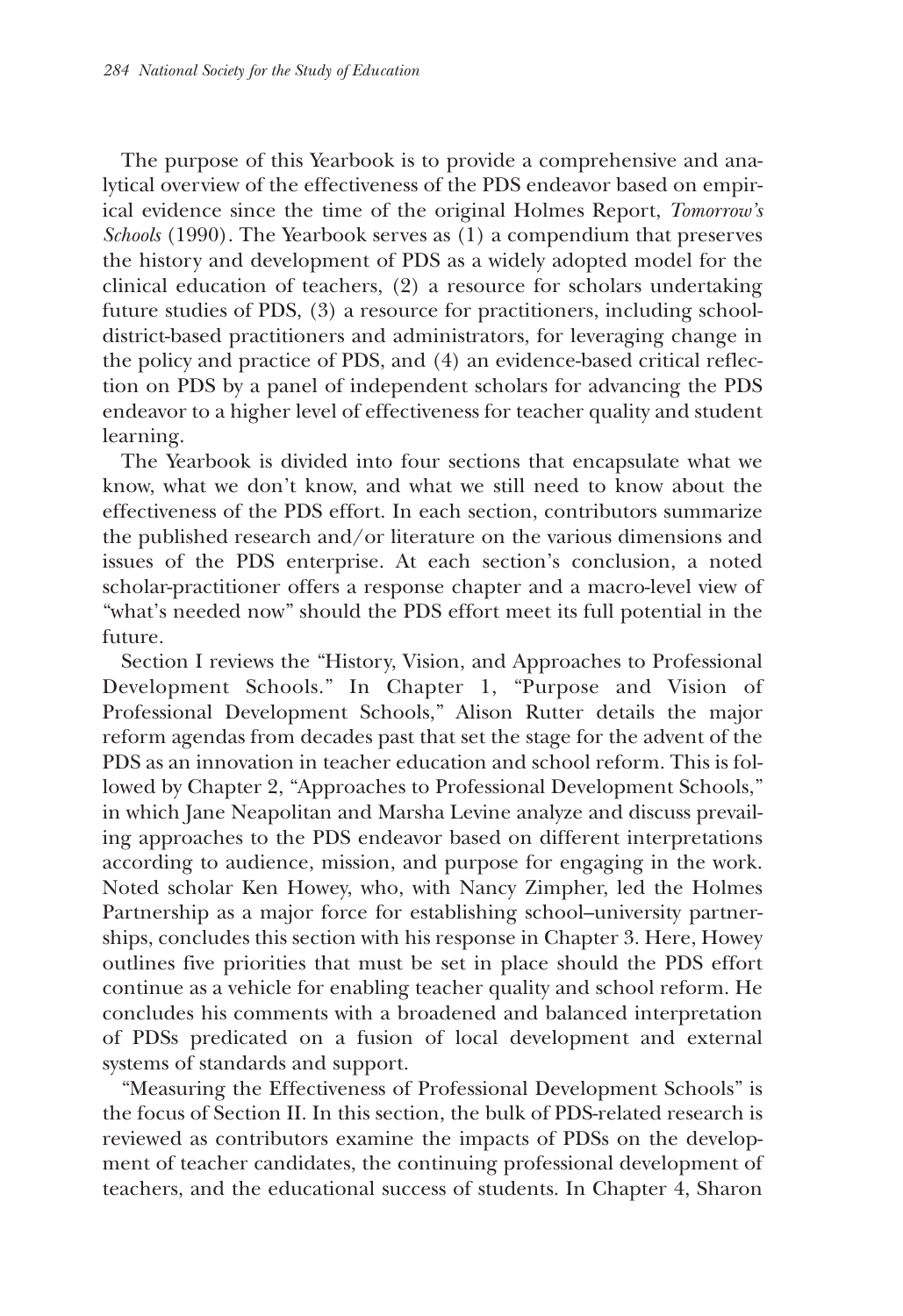Castle and Kathleen Reilly undertake a thorough review and analysis of the "Impact of Professional Development School Preparation on Teacher Candidates." Using Ismat Abdal-Haqq's (1998) structural features of PDS as frame for their analysis, Castle and Reilly conclude that, based on evidence from a body of rigorous research, PDS preparation does indeed make measurable differences in the knowledge, skills, and dispositions of teacher candidates.

Jim Nolan and colleagues Doris Grove, Horatio Leftwich, Kelly Mark, and Brian Peters analyze the evidence for the "Impact on Professional Development" in Chapter 5. These contributors examine the extent to which PDS partnerships provide professional development experiences for renewal and reform. They also examine the quality of the existing evidence about PDS impacts and the types of research studies still needed to accumulate high-quality evidence concerning the professional development of all educators. This function of the PDS has been pushed to the back of the shelf, while initial teacher preparation has persisted as the main focus of what was originally intended as an integrated innovation for teacher quality and school reform in a broader perspective. In addition to examining the impacts of PDS on the professional development of practicing P–12 teachers, Nolan and colleagues include a discussion of the impacts on other adults in the PDS community, including university faculty, school principals, parents, and community members. Their critique of methodological issues pertaining to the quality of research on professional development serves as an important resource and launching point for the design of future PDS studies.

In Chapter 6, Pia Wong and Ron Glass examine the connections between "Professional Development Schools and Student Learning and Achievement." Their efforts for identifying a small but select body of research about the impacts of PDS efforts on student learning and achievement provide encouraging evidence that there *is* a connection between the PDS as intervention, and improvement in student learning and achievement. Like Castle and Reilly, these contributors also refer to Abdal-Haqq's 1998 seminal work on the structural features of the PDS that enable student learning. Wong and Glass examine the structures of PDS that support student learning and achievement, the impact of PDS as evidenced by rigorous research design and measures, and the extent to which PDSs have a differential impact on the learning of low-income and culturally and racially diverse students.

At the conclusion of Section II, Lin Goodwin, associate dean for Teacher Education and School-Based Support at Teachers College, Columbia University, responds to this section on the impacts of PDSs in Chapter 7. She emphasizes how the PDS effort has underscored good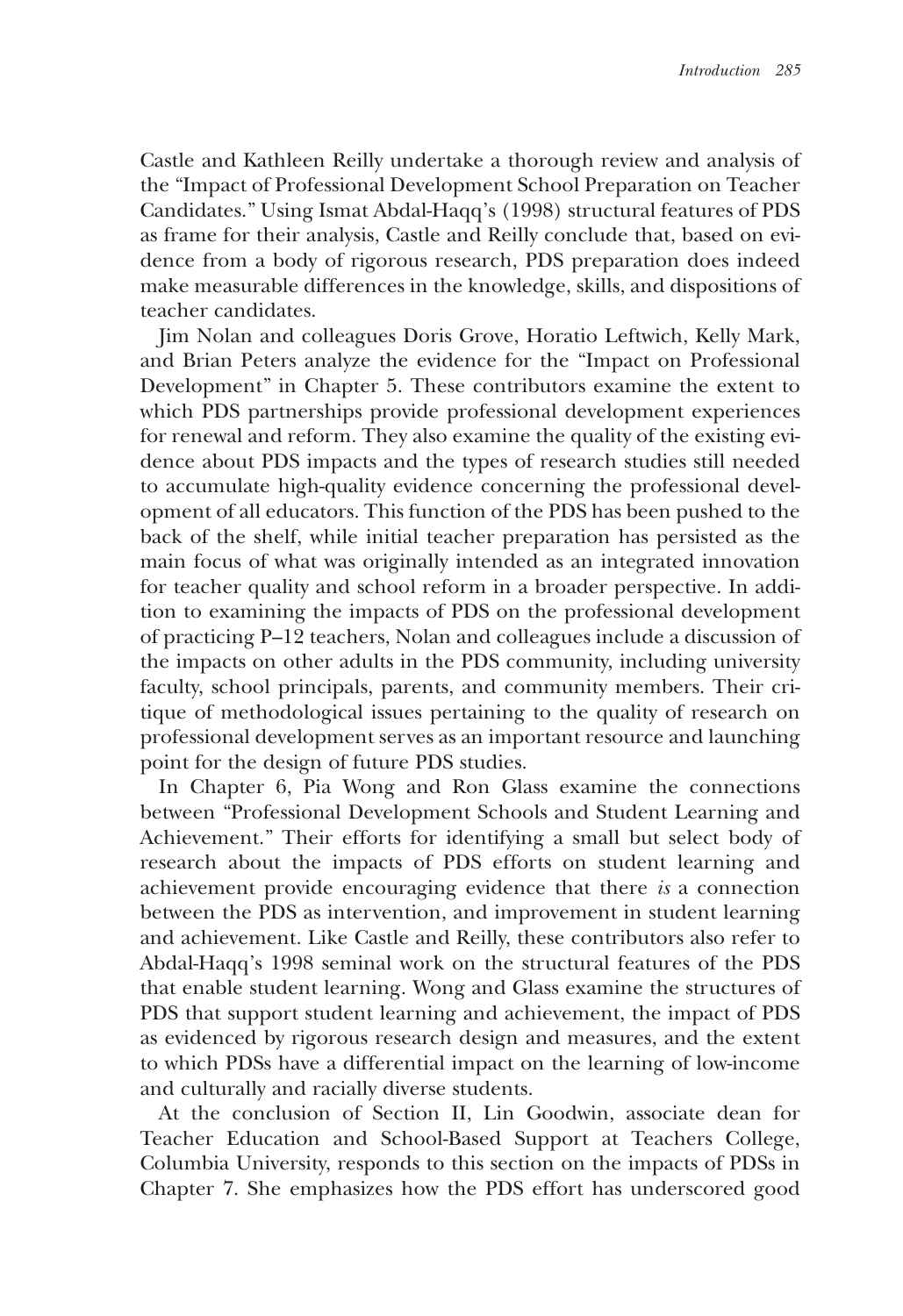teaching, good teachers, and successful schools. Drawing from the evidence-based conclusions in the previous chapters about the impacts of PDSs, Goodwin discusses how the PDS effort has left an indelible mark on the professionalization of teaching.

In Section III, we turn our attention to "Professional Development Schools as Leverage for Change" from an external perspective and an internal perspective. In Chapter 8, Bernard Badiali examines the "Self-Assessment, Program Evaluation, and Renewal" of PDS partnerships as part of organizational change. He separates issues about PDS research (the quality of PDS research having been one of the major motivations for writing this Yearbook) from issues about the need for a method of PDS evaluation and accountability that will lead toward continual improvement and the renewal of partnerships. This is followed by Chapter 9, "Action Research as Primary Vehicle for Inquiry in the Professional Development School." In this chapter, Jeanne Tunks presents the historical trends of one of the most popular approaches to inquiry in the PDS effort—action research. Since the early 1990s, action research has served as a vehicle for changing practices within the PDS. Yet, as Tunks points out, structures in schools and teachers' workdays, as well as relationships between universities and P–12 school partners, can set barriers to the transformative potential of collaborative action research. Tunks also provides practical advice for instituting action research in the PDS at a higher level of rigor and dissemination that can enable the future of the PDS.

In Chapter 10, Linda Catelli, professor of human development and learning at Dowling College and PDS researcher and practitioner, responds to what's needed now for researching and evaluating the PDS as an innovative organization. She provides a vision for a systematic approach to the research and development of the PDS that would benefit all partners in the PDS endeavor and the educational system at large. PDS as leverage for change is at the center of this vision.

"Sustainability of Professional Development Schools" is the critical topic of Section IV and the most pressing issue of all for the future of the PDS effort as we now know it. In this section, the contributors examine PDS accountability and governance, which, although essential to the viability of the PDS organization, are areas that have received the least attention in terms of formal documentation, dissemination, and analysis.

Supports for attaining such transformative partnerships are examined in Chapter 11, "Universities, Schools, and Communities: A New Generation of Professional Development School Roles, Structures, and Governance." In this chapter, Carole Basile and Cindy Gutierrez examine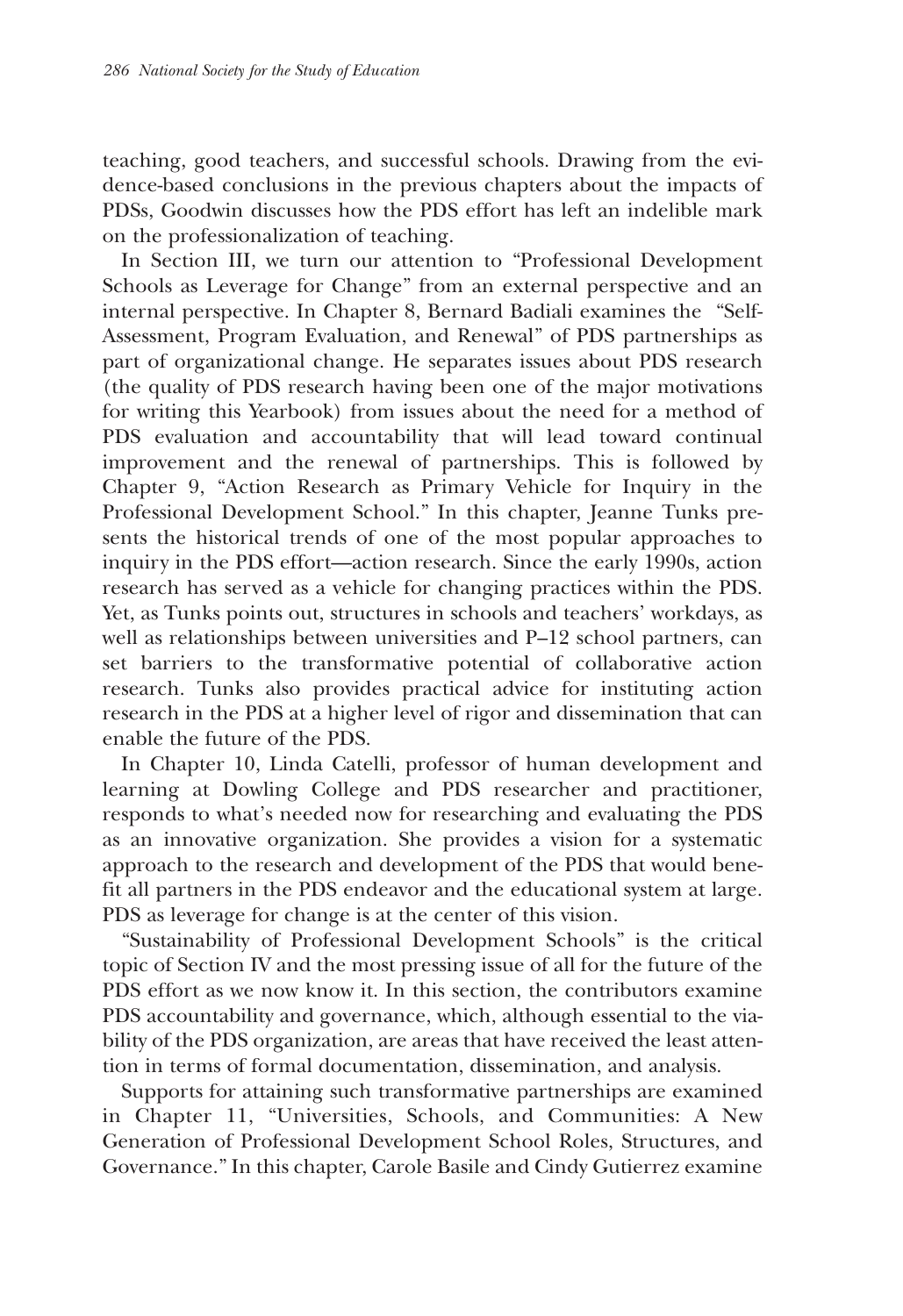how roles, structures, and issues of governance help to actualize the intended purpose of the PDS partnership while making a case for rediscovering the community's critical role in PDS work. As such, redefining the PDS as a school-university-*community* partnership (which unfortunately has been forgotten even though the Holmes Group provided such a definition in 1990) takes on new meaning in the current era of increased accountability. Basile and Gutierrez, therefore, widen the vision of the PDS as a social learning space, thus opening it up to new interpretations for the future.

In Chapter 12, Diane Yendol-Hoppey and Jason Smith ask, "What Do We Know About Accountability and Resources in Professional Development Schools?" Through a review of the existing literature, the contributors review and critique PDS models that have developed collaborative accountability systems and secured resources that promote partnership sustainability. To extend their understanding of PDS accountability and resourcing, Yendol-Hoppey and Smith also conducted a national survey of PDS leadership. Based on these results, they discuss the definition of accountability within the symbiotic relationship of the PDS, connecting it to resources needed for attaining the full potential of the PDS as a transformative partnership.

Donna Wiseman, dean of the College of Education at the University of Maryland, College Park, and longtime researcher of partnerships in teacher education, responds to Section IV with "What's Needed Now: Issues of Professional Development School Accountability and Sustainability in Today's Complex Educational Environment." She discusses that although solutions and problem-solving around issues for sustaining the PDS are always changing, current realities require complicated solutions and complex problem-solving, now more than ever. Responses and solutions related to resources, accountability, and the status of teacher education must become more creative if the PDS can overcome the current context of education, P–16, and especially if it will be able to serve those communities where it can do the most good.

In conclusion, I want to thank all the authors whose time, effort, and critical reflection went into the writing of this Yearbook. Working together has taken us to a higher level of understanding about professional development schools and what's needed now for continuing the PDS effort in the future. I also want to thank the reviewers who provided thoughtful feedback and for challenging our assumptions so that we could gain a clearer view. Finally, I want to thank Lyn Corno and the staff at NSSE who kept us on track and supported us throughout the process so that we may now bring this Yearbook to you, our reader.